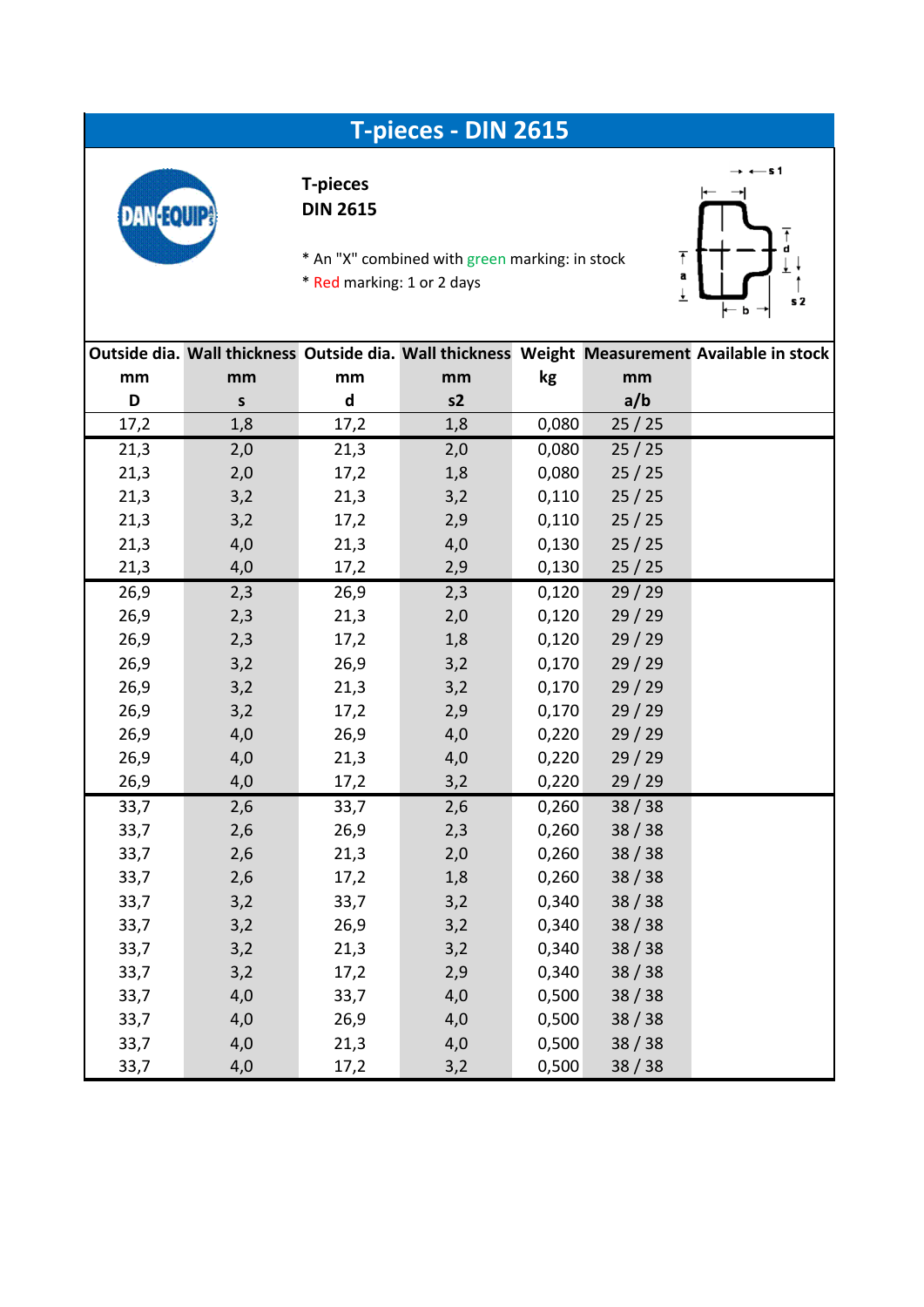|      |             |                             |     |       |         | Outside dia. Wall thickness Outside dia. Wall thickness Weight Measurement Available in stock |
|------|-------------|-----------------------------|-----|-------|---------|-----------------------------------------------------------------------------------------------|
| mm   | mm          | mm                          | mm  | kg    | mm      |                                                                                               |
| D    | $\mathsf S$ | $\operatorname{\mathsf{d}}$ | s2  |       | a/b     |                                                                                               |
| 42,4 | 2,6         | 42,4                        | 2,6 | 0,450 | 48 / 48 |                                                                                               |
| 42,4 | 2,6         | 33,7                        | 2,6 | 0,450 | 48/48   |                                                                                               |
| 42,4 | 2,6         | 26,9                        | 2,3 | 0,450 | 48/48   |                                                                                               |
| 42,4 | 2,6         | 21,3                        | 2,0 | 0,450 | 48/48   |                                                                                               |
| 42,4 | 3,6         | 42,4                        | 3,6 | 0,530 | 48/48   |                                                                                               |
| 42,4 | 3,6         | 33,7                        | 3,2 | 0,530 | 48/48   |                                                                                               |
| 42,4 | 3,6         | 26,9                        | 3,2 | 0,530 | 48/48   |                                                                                               |
| 42,4 | 3,6         | 21,3                        | 3,2 | 0,530 | 48/48   |                                                                                               |
| 42,4 | 4,0         | 42,4                        | 4,0 | 0,770 | 48/48   |                                                                                               |
| 42,4 | 4,0         | 33,7                        | 4,0 | 0,770 | 48/48   |                                                                                               |
| 42,4 | 4,0         | 26,9                        | 4,0 | 0,770 | 48/48   |                                                                                               |
| 42,4 | 4,0         | 21,3                        | 4,0 | 0,770 | 48/48   |                                                                                               |
| 44,5 | 2,6         | 44,5                        | 2,6 | 0,690 | 57/57   |                                                                                               |
| 48,3 | 2,6         | 48,3                        | 2,6 | 0,580 | 57/57   |                                                                                               |
| 48,3 | 2,6         | 42,4                        | 2,6 | 0,580 | 57/57   |                                                                                               |
| 48,3 | 2,6         | 33,7                        | 2,6 | 0,580 | 57/57   |                                                                                               |
| 48,3 | 2,6         | 26,9                        | 2,3 | 0,580 | 57/57   |                                                                                               |
| 48,3 | 2,6         | 21,3                        | 2,0 | 0,580 | 57/57   |                                                                                               |
| 48,3 | 4,0         | 48,3                        | 4,0 | 0,880 | 57/57   |                                                                                               |
| 48,3 | 4,0         | 42,4                        | 3,6 | 0,880 | 57/57   |                                                                                               |
| 48,3 | 4,0         | 33,7                        | 3,2 | 0,880 | 57/57   |                                                                                               |
| 48,3 | 4,0         | 26,9                        | 3,2 | 0,880 | 57/57   |                                                                                               |
| 48,3 | 4,0         | 21,3                        | 3,2 | 0,880 | 57/57   |                                                                                               |
| 48,3 | 5,0         | 48,3                        | 5,0 | 0,830 | 57/57   |                                                                                               |
| 48,3 | 5,0         | 42,4                        | 4,0 | 0,830 | 57/57   |                                                                                               |
| 48,3 | 5,0         | 33,7                        | 4,0 | 0,830 | 57/57   |                                                                                               |
| 48,3 | 5,0         | 26,9                        | 4,0 | 0,830 | 57/57   |                                                                                               |
| 48,3 | 5,0         | 21,3                        | 4,0 | 0,830 | 57/57   |                                                                                               |
| 57,0 | 2,9         | 57,0                        | 2,9 | 0,750 | 60/60   |                                                                                               |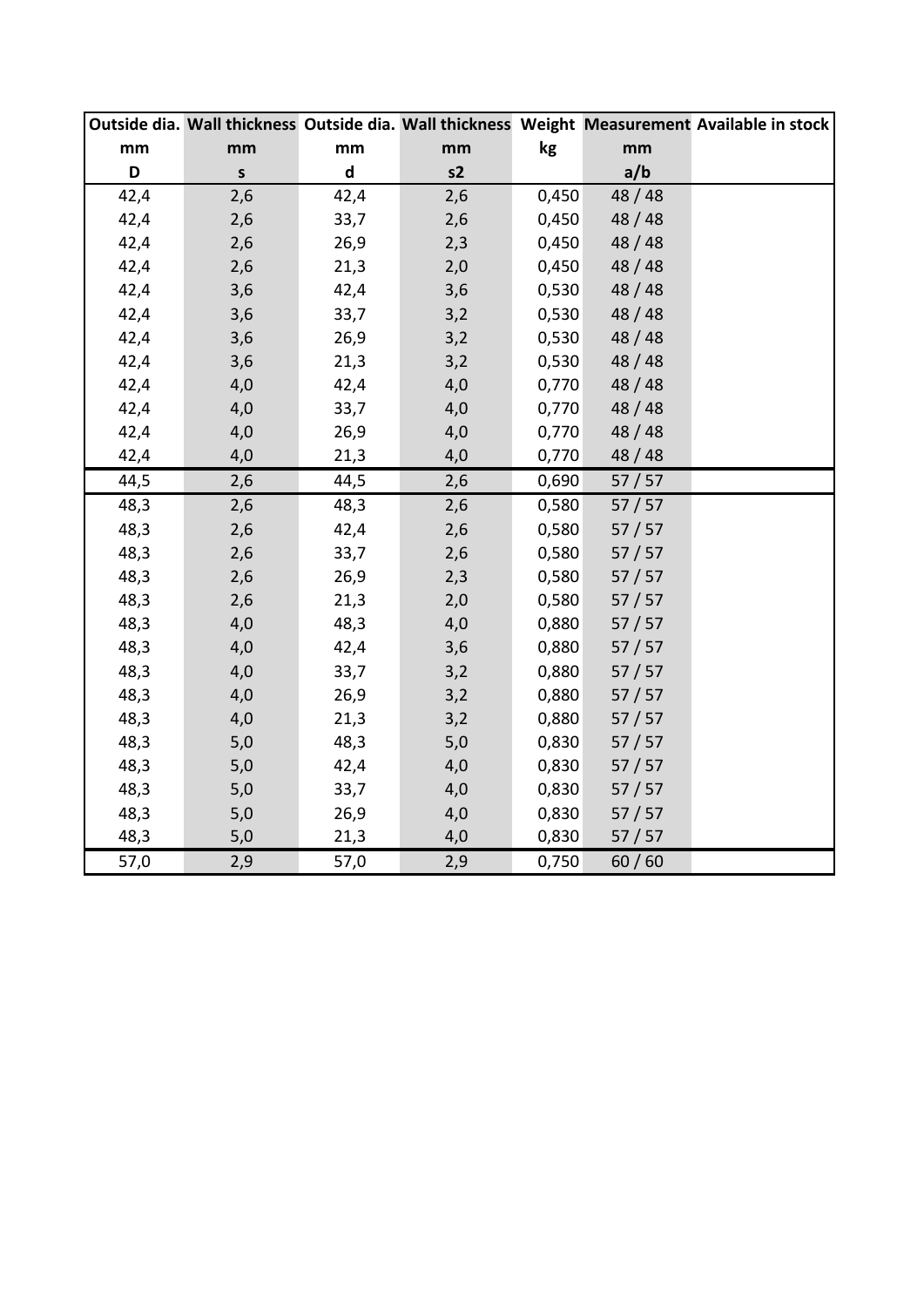|      |              |                             |       |       |         | Outside dia. Wall thickness Outside dia. Wall thickness Weight Measurement Available in stock |
|------|--------------|-----------------------------|-------|-------|---------|-----------------------------------------------------------------------------------------------|
| mm   | mm           | mm                          | mm    | kg    | mm      |                                                                                               |
| D    | $\mathsf{s}$ | $\operatorname{\mathsf{d}}$ | s2    |       | a/b     |                                                                                               |
| 60,3 | 2,9          | 60,3                        | 2,9   | 0,850 | 64/64   |                                                                                               |
| 60,3 | 2,9          | 48,3                        | 2,6   | 0,850 | 64/60   |                                                                                               |
| 60,3 | 2,9          | 42,4                        | 2,6   | 0,850 | 64/57   |                                                                                               |
| 60,3 | 2,9          | 33,7                        | 2,6   | 0,850 | 64/51   |                                                                                               |
| 60,3 | 2,9          | 26,9                        | 2,3   | 0,850 | 64/48   |                                                                                               |
| 60,3 | 2,9          | 21,3                        | 2,0   | 0,850 | 64/45   |                                                                                               |
| 60,3 | 4,5          | 60,3                        | 4,5   | 1,400 | 64/64   |                                                                                               |
| 60,3 | 4,5          | 48,3                        | 4,0   | 1,400 | 64/60   |                                                                                               |
| 60,3 | 4,5          | 42,4                        | 3,6   | 1,400 | 64/57   |                                                                                               |
| 60,3 | 4,5          | 33,7                        | 3,2   | 1,400 | 64/51   |                                                                                               |
| 60,3 | 4,5          | 29,6                        | 3,2   | 1,400 | 64/48   |                                                                                               |
| 60,3 | 4,5          | 21,3                        | 3,2   | 1,400 | 64/45   |                                                                                               |
| 60,3 | 5,6          | 60,3                        | 5,6   | 1,600 | 64/64   |                                                                                               |
| 60,3 | 5,6          | 48,3                        | 5,0   | 1,600 | 64/60   |                                                                                               |
| 60,3 | 5,6          | 42,4                        | 4,0   | 1,600 | 64/57   |                                                                                               |
| 60,3 | 5,6          | 33,7                        | 4,0   | 1,600 | 64/51   |                                                                                               |
| 60,3 | 5,6          | 26,9                        | 4,0   | 1,600 | 64/48   |                                                                                               |
| 60,3 | 5,6          | 21,3                        | 4,0   | 1,600 | 64/45   |                                                                                               |
| 76,1 | 2,9          | 76,1                        | 2,9   | 1,200 | 76/76   |                                                                                               |
| 76,1 | 2,9          | 60,3                        | 2,9   | 1,200 | 76/70   |                                                                                               |
| 76,1 | 2,9          | 48,3                        | 2,6   | 1,200 | 76 / 76 |                                                                                               |
| 76,1 | 2,9          | 42,4                        | 2,6   | 1,200 | 76/64   |                                                                                               |
| 76,1 | 2,9          | 33,7                        | 2,6   | 1,200 | 76/57   |                                                                                               |
| 76,1 | $5,0$        | 76,1                        | $5,0$ | 2,100 | 76/76   |                                                                                               |
| 76,1 | 5,0          | 60,3                        | 4,5   | 2,100 | 76 / 70 |                                                                                               |
| 76,1 | 5,0          | 48,3                        | 4,0   | 2,100 | 76/67   |                                                                                               |
| 76,1 | 5,0          | 42,4                        | 3,6   | 2,100 | 76 / 64 |                                                                                               |
| 76,1 | $5,0$        | 33,7                        | 3,2   | 2,100 | 76/57   |                                                                                               |
| 76,1 | 7,1          | 76,1                        | 7,1   | 2,900 | 76 / 76 |                                                                                               |
| 76,1 | 7,1          | 60,3                        | 5,6   | 2,900 | 76 / 70 |                                                                                               |
| 76,1 | 7,1          | 48,3                        | 5,0   | 2,900 | 76/67   |                                                                                               |
| 76,1 | 7,1          | 42,4                        | 4,0   | 2,900 | 76 / 64 |                                                                                               |
| 76,1 | 7,1          | 33,7                        | 4,0   | 2,900 | 76/57   |                                                                                               |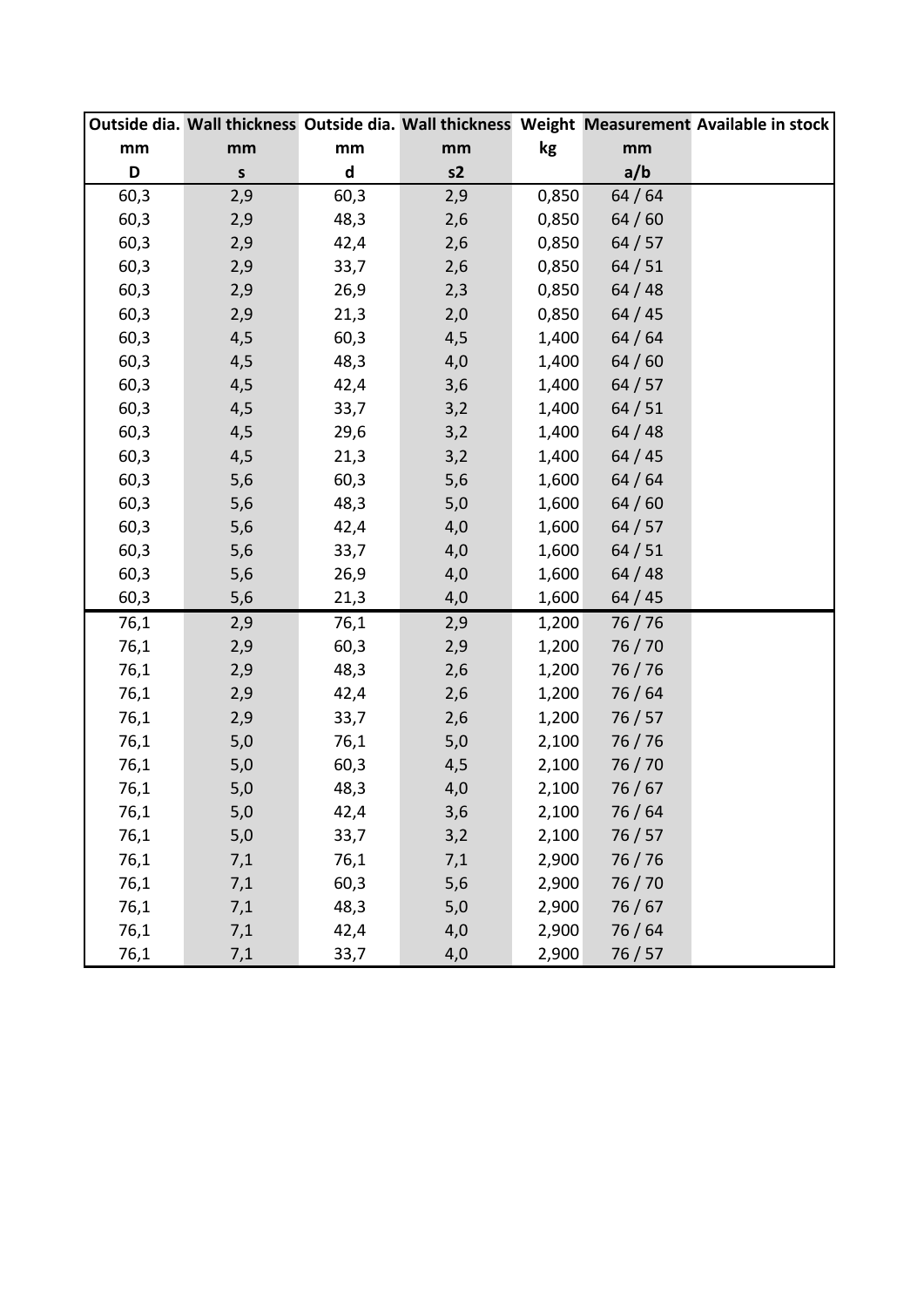|       |         |                             |     |       |           | Outside dia. Wall thickness Outside dia. Wall thickness Weight Measurement Available in stock |
|-------|---------|-----------------------------|-----|-------|-----------|-----------------------------------------------------------------------------------------------|
| mm    | mm      | mm                          | mm  | kg    | mm        |                                                                                               |
| D     | $\sf s$ | $\operatorname{\mathsf{d}}$ | s2  |       | a/b       |                                                                                               |
| 88,9  | 3,2     | 88,9                        | 3,2 | 1,800 | 86/86     |                                                                                               |
| 88,9  | 3,2     | 76,1                        | 2,9 | 1,800 | 86/83     |                                                                                               |
| 88,9  | 3,2     | 60,3                        | 2,9 | 1,800 | 86/76     |                                                                                               |
| 88,9  | 3,2     | 48,3                        | 2,6 | 1,800 | 86/73     |                                                                                               |
| 88,9  | 3,2     | 42,4                        | 2,6 | 1,800 | 86 / 70   |                                                                                               |
| 88,9  | 3,2     | 33,7                        | 2,6 | 1,800 | 86/67     |                                                                                               |
| 88,9  | 5,6     | 88,9                        | 5,6 | 3,400 | 86/86     |                                                                                               |
| 88,9  | 5,6     | 76,1                        | 5,0 | 3,400 | 86/83     |                                                                                               |
| 88,9  | 5,6     | 60,3                        | 4,5 | 2,800 | 86/76     |                                                                                               |
| 88,9  | 5,6     | 48,3                        | 4,0 | 2,700 | 86/73     |                                                                                               |
| 88,9  | 5,6     | 42,4                        | 3,6 | 2,700 | 86/70     |                                                                                               |
| 88,9  | 5,6     | 33,7                        | 3,2 | 2,700 | 86/67     |                                                                                               |
| 88,9  | 8,0     | 88,9                        | 8,0 | 4,500 | 86 / 86   |                                                                                               |
| 88,9  | 8,0     | 76,1                        | 7,1 | 4,500 | 86/83     |                                                                                               |
| 88,9  | 8,0     | 60,3                        | 5,6 | 4,500 | 86/76     |                                                                                               |
| 88,9  | 8,0     | 48,3                        | 5,0 | 4,500 | 86/73     |                                                                                               |
| 88,9  | 8,0     | 42,4                        | 4,0 | 4,500 | 86/70     |                                                                                               |
| 88,9  | 8,0     | 33,7                        | 4,0 | 4,500 | 86/67     |                                                                                               |
| 108,0 | 3,6     | 108,0                       | 3,6 | 2,900 | 100/100   |                                                                                               |
| 108,0 | 3,6     | 88,9                        | 3,2 | 2,900 | 100/95    |                                                                                               |
| 114,3 | 3,6     | 114,3                       | 3,6 | 3,100 | 105 / 105 |                                                                                               |
| 114,3 | 3,6     | 88,9                        | 3,2 | 3,100 | 105/98    |                                                                                               |
| 114,3 | 3,6     | 76,1                        | 2,9 | 3,100 | 105/95    |                                                                                               |
| 114,3 | 3,6     | 60,3                        | 2,9 | 3,100 | 105/89    |                                                                                               |
| 114,3 | 3,6     | 48,3                        | 2,6 | 3,100 | 105/86    |                                                                                               |
| 114,3 | 6,3     | 114,3                       | 6,3 | 5,900 | 105/105   |                                                                                               |
| 114,3 | 6,3     | 88,9                        | 5,6 | 5,900 | 105 / 98  |                                                                                               |
| 114,3 | 6,3     | 76,1                        | 5,0 | 5,900 | 105/95    |                                                                                               |
| 114,3 | 6,3     | 60,3                        | 4,5 | 5,900 | 105/89    |                                                                                               |
| 114,3 | 6,3     | 48,3                        | 4,0 | 5,900 | 105/86    |                                                                                               |
| 114,3 | 8,8     | 114,3                       | 8,8 | 7,200 | 105/105   |                                                                                               |
| 114,3 | 8,8     | 88,9                        | 8,0 | 7,200 | 105/98    |                                                                                               |
| 114,3 | 8,8     | 76,1                        | 7,1 | 7,200 | 105/95    |                                                                                               |
| 114,3 | 8,8     | 60,3                        | 5,6 | 7,200 | 105/89    |                                                                                               |
| 114,3 | 8,8     | 48,3                        | 5,0 | 7,200 | 105/86    |                                                                                               |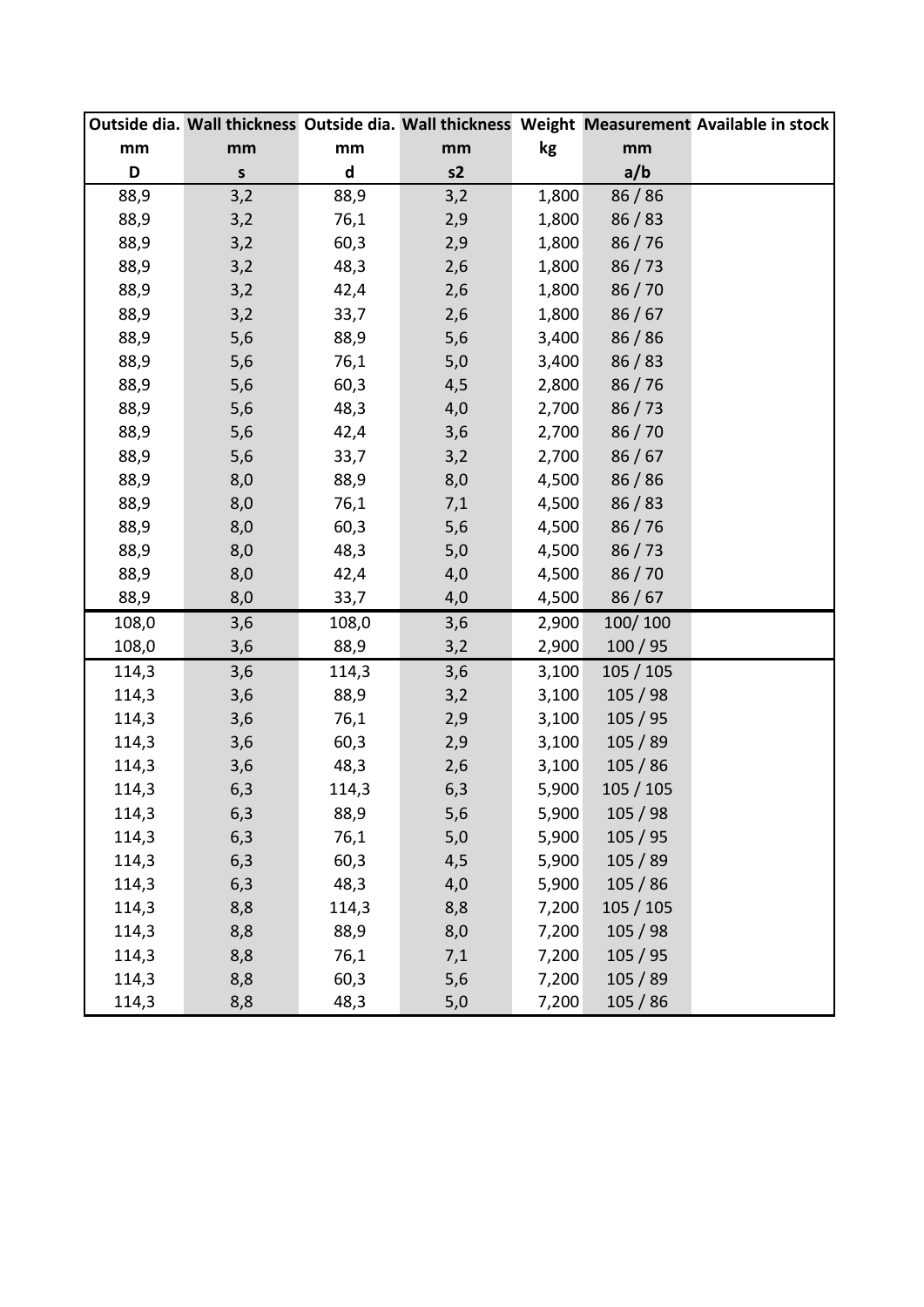|       |              |                             |       |        |           | Outside dia. Wall thickness Outside dia. Wall thickness Weight Measurement Available in stock |
|-------|--------------|-----------------------------|-------|--------|-----------|-----------------------------------------------------------------------------------------------|
| mm    | mm           | mm                          | mm    | kg     | mm        |                                                                                               |
| D     | $\mathsf{s}$ | $\operatorname{\mathsf{d}}$ | s2    |        | a/b       |                                                                                               |
| 133,0 | 4,0          | 133,0                       | 4,0   | 4,800  | 120 / 120 |                                                                                               |
| 133,0 | 4,0          | 108,0                       | 3,6   | 4,800  | 120/113   |                                                                                               |
| 133,0 | 4,0          | 88,9                        | 3,2   | 4,800  | 120/106   |                                                                                               |
| 139,7 | 4,0          | 139,7                       | 4,0   | 5,100  | 124/124   |                                                                                               |
| 139,7 | 4,0          | 114,3                       | 3,6   | 5,100  | 124/117   |                                                                                               |
| 139,7 | 4,0          | 88,9                        | 3,2   | 5,100  | 124/110   |                                                                                               |
| 139,7 | 4,0          | 76,1                        | 2,9   | 5,100  | 124/108   |                                                                                               |
| 139,7 | 4,0          | 60,3                        | 2,9   | 5,100  | 124/105   |                                                                                               |
| 139,7 | 6,3          | 139,7                       | 6,3   | 9,000  | 124/124   |                                                                                               |
| 139,7 | 6,3          | 114,3                       | 6,3   | 9,000  | 124/117   |                                                                                               |
| 139,7 | 6,3          | 88,9                        | 5,6   | 9,000  | 124/110   |                                                                                               |
| 139,7 | 6,3          | 76,1                        | 5,0   | 9,000  | 124/108   |                                                                                               |
| 139,7 | 6,3          | 60,3                        | 4,5   | 9,000  | 124/105   |                                                                                               |
| 139,7 | 10,0         | 139,7                       | 10,0  | 10,600 | 124/124   |                                                                                               |
| 139,7 | 10,0         | 114,3                       | 8,8   | 10,600 | 124/117   |                                                                                               |
| 139,7 | 10,0         | 88,9                        | 8,0   | 10,600 | 124/110   |                                                                                               |
| 139,7 | 10,0         | 76,1                        | 7,1   | 10,600 | 124/108   |                                                                                               |
| 139,7 | 10,0         | 60,3                        | 5,6   | 10,600 | 124/105   |                                                                                               |
| 159,0 | 4,5          | 159,0                       | 4,5   | 8,100  | 138 / 138 |                                                                                               |
| 159,0 | 4,5          | 108,0                       | 3,6   | 8,100  | 138/131   |                                                                                               |
| 159,0 | 4,5          | 88,9                        | 3,2   | 8,100  | 138 / 125 |                                                                                               |
| 168,3 | 4,5          | 168,3                       | 4,5   | 9,000  | 143/143   |                                                                                               |
| 168,3 | 4,5          | 139,7                       | 4,0   | 9,000  | 143 / 136 |                                                                                               |
| 168,3 | 4,5          | 114,3                       | 3,6   | 9,000  | 143 / 130 |                                                                                               |
| 168,3 | 4,5          | 88,9                        | 3,2   | 9,000  | 143/124   |                                                                                               |
| 168,3 | 4,5          | 76,1                        | 2,9   | 9,000  | 143/121   |                                                                                               |
| 168,3 | 4,5          | 60,3                        | 2,9   | 9,000  | 143 / 118 |                                                                                               |
| 168,3 | 7,1          | 168,3                       | 7,1   | 14,300 | 143 / 143 |                                                                                               |
| 168,3 | 7,1          | 139,7                       | 6,3   | 14,300 | 143/136   |                                                                                               |
| 168,3 | 7,1          | 114,3                       | 6,3   | 14,300 | 143 / 130 |                                                                                               |
| 168,3 | 7,1          | 88,9                        | 5,6   | 14,300 | 143 / 124 |                                                                                               |
| 168,3 | 7,1          | 76,1                        | $5,0$ | 14,300 | 143/121   |                                                                                               |
| 168,3 | 7,1          | 60,3                        | 4,5   | 14,300 | 143/118   |                                                                                               |
| 168,3 | 11,0         | 168,3                       | 11,0  | 16,500 | 143/143   |                                                                                               |
| 168,3 | 11,0         | 139,7                       | 10,0  | 16,500 | 143 / 136 |                                                                                               |
| 168,3 | 11,0         | 114,3                       | 8,8   | 16,500 | 143/130   |                                                                                               |
| 168,3 | 11,0         | 88,9                        | 8,0   | 16,500 | 143 / 124 |                                                                                               |
| 168,3 | 11,0         | 76,1                        | 7,1   | 16,500 | 143 / 121 |                                                                                               |
| 168,3 | 11,0         | 60,3                        | 5,6   | 16,500 | 143 / 118 |                                                                                               |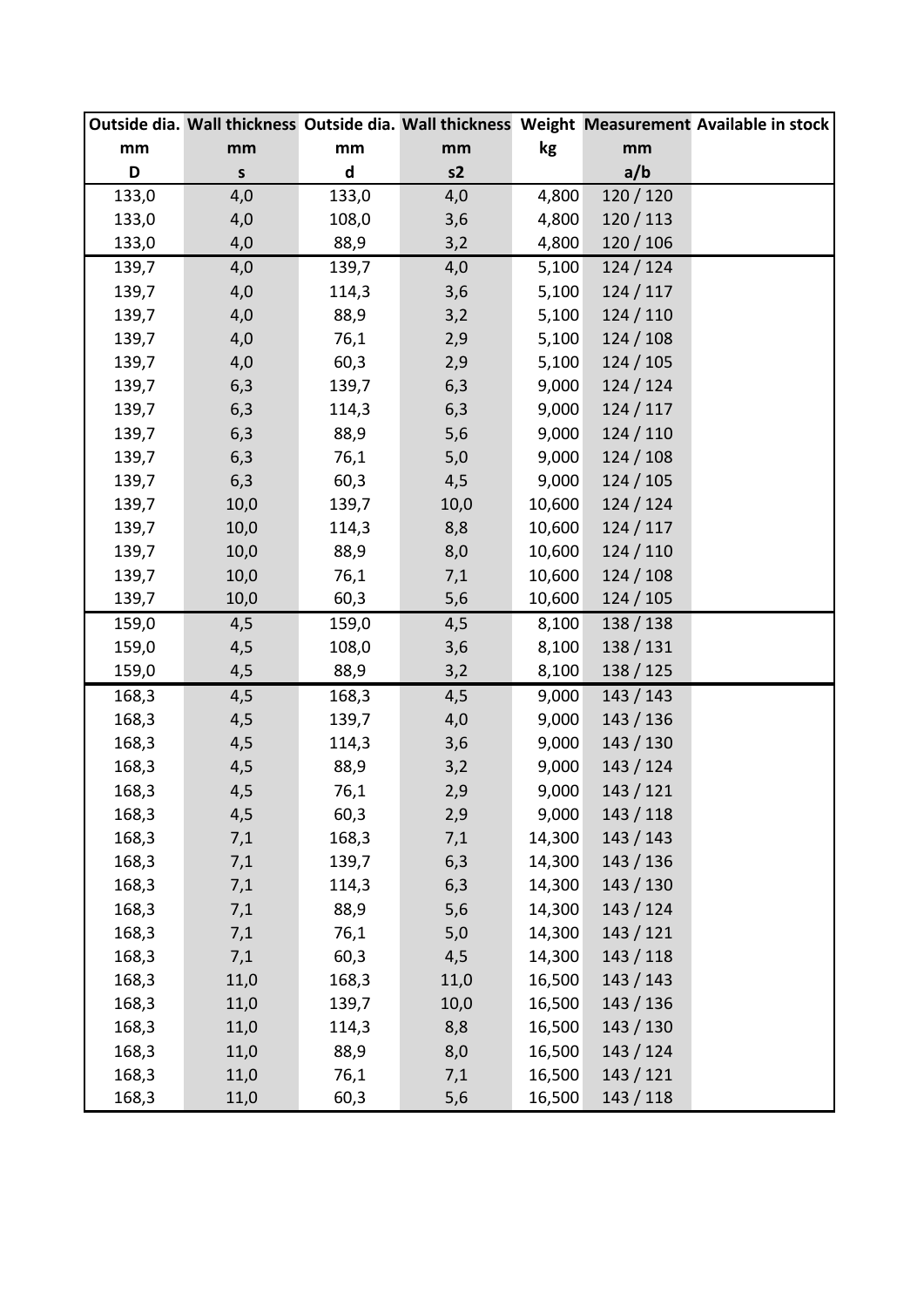|       |         |                             |      |        |           | Outside dia. Wall thickness Outside dia. Wall thickness Weight Measurement Available in stock |
|-------|---------|-----------------------------|------|--------|-----------|-----------------------------------------------------------------------------------------------|
| mm    | mm      | mm                          | mm   | kg     | mm        |                                                                                               |
| D     | $\sf S$ | $\operatorname{\mathsf{d}}$ | s2   |        | a/b       |                                                                                               |
| 219,1 | 6,3     | 219,1                       | 6,3  | 18,000 | 178 / 178 |                                                                                               |
| 219,1 | 6,3     | 168,3                       | 4,5  | 18,000 | 178 / 168 |                                                                                               |
| 219,1 | 6,3     | 159,0                       | 4,5  | 18,000 | 178 / 168 |                                                                                               |
| 219,1 | 6,3     | 139,7                       | 4,0  | 18,000 | 178/162   |                                                                                               |
| 219,1 | 6,3     | 114,3                       | 3,6  | 18,000 | 178 / 156 |                                                                                               |
| 219,1 | 6,3     | 108,0                       | 3,6  | 18,000 | 178 / 156 |                                                                                               |
| 219,1 | 6,3     | 88,9                        | 3,2  | 18,000 | 178 / 152 |                                                                                               |
| 219,1 | 6,3     | 60,3                        | 2,9  | 18,000 | 178 / 144 |                                                                                               |
| 219,1 | 8,0     | 219,1                       | 8,0  | 20,500 | 178 / 178 |                                                                                               |
| 219,1 | 8,0     | 168,3                       | 7,1  | 20,500 | 178 / 168 |                                                                                               |
| 219,1 | 8,0     | 159,0                       | 7,1  | 20,500 | 178 / 168 |                                                                                               |
| 219,1 | 8,0     | 139,7                       | 6,3  | 20,500 | 178 / 162 |                                                                                               |
| 219,1 | 8,0     | 114,3                       | 6,3  | 20,500 | 178 / 156 |                                                                                               |
| 219,1 | 8,0     | 108,0                       | 6,3  | 20,500 | 178 / 156 |                                                                                               |
| 219,1 | 8,0     | 88,9                        | 5,6  | 20,500 | 178 / 152 |                                                                                               |
| 219,1 | 8,0     | 60,3                        | 4,5  | 20,500 | 178 / 144 |                                                                                               |
| 219,1 | 12,5    | 219,1                       | 12,5 | 29,500 | 178 / 178 |                                                                                               |
| 219,1 | 12,5    | 168,3                       | 11,0 | 29,500 | 178 / 168 |                                                                                               |
| 219,1 | 12,5    | 159,0                       | 11,0 | 29,500 | 178 / 168 |                                                                                               |
| 219,1 | 12,5    | 139,7                       | 10,0 | 29,500 | 178/162   |                                                                                               |
| 219,1 | 12,5    | 114,3                       | 8,8  | 29,500 | 178 / 156 |                                                                                               |
| 219,1 | 12,5    | 108,0                       | 8,8  | 29,500 | 178 / 156 |                                                                                               |
| 219,1 | 12,5    | 88,9                        | 8,0  | 29,500 | 178 / 152 |                                                                                               |
| 219,1 | 12,5    | 60,3                        | 5,6  | 29,500 | 178 / 144 |                                                                                               |
| 267,0 | 6,3     | 267,0                       | 6,3  | 26,000 | 210 / 210 |                                                                                               |
| 273,0 | 6,3     | 273,0                       | 6,3  | 26,500 | 216 / 216 |                                                                                               |
| 273,0 | 6,3     | 219,1                       | 6,3  | 26,500 | 216 / 200 |                                                                                               |
| 273,0 | 6,3     | 168,3                       | 4,5  | 26,500 | 216/194   |                                                                                               |
| 273,0 | 6,3     | 159,0                       | 4,5  | 26,500 | 216/192   |                                                                                               |
| 273,0 | 6,3     | 139,7                       | 4,0  | 26,500 | 216 / 190 |                                                                                               |
| 273,0 | 6,3     | 114,3                       | 3,6  | 26,500 | 216/184   |                                                                                               |
| 273,0 | 8,8     | 273,0                       | 8,8  | 35,000 | 216 / 216 |                                                                                               |
| 273,0 | 8,8     | 219,1                       | 8,0  | 35,000 | 216 / 200 |                                                                                               |
| 273,0 | 8,8     | 168,3                       | 7,1  | 35,000 | 216/194   |                                                                                               |
| 273,0 | 8,8     | 159,0                       | 7,1  | 35,000 | 216/192   |                                                                                               |
| 273,0 | 8,8     | 139,7                       | 6,3  | 35,000 | 216/190   |                                                                                               |
| 273,0 | 8,8     | 114,3                       | 6,3  | 35,000 | 216 / 184 |                                                                                               |